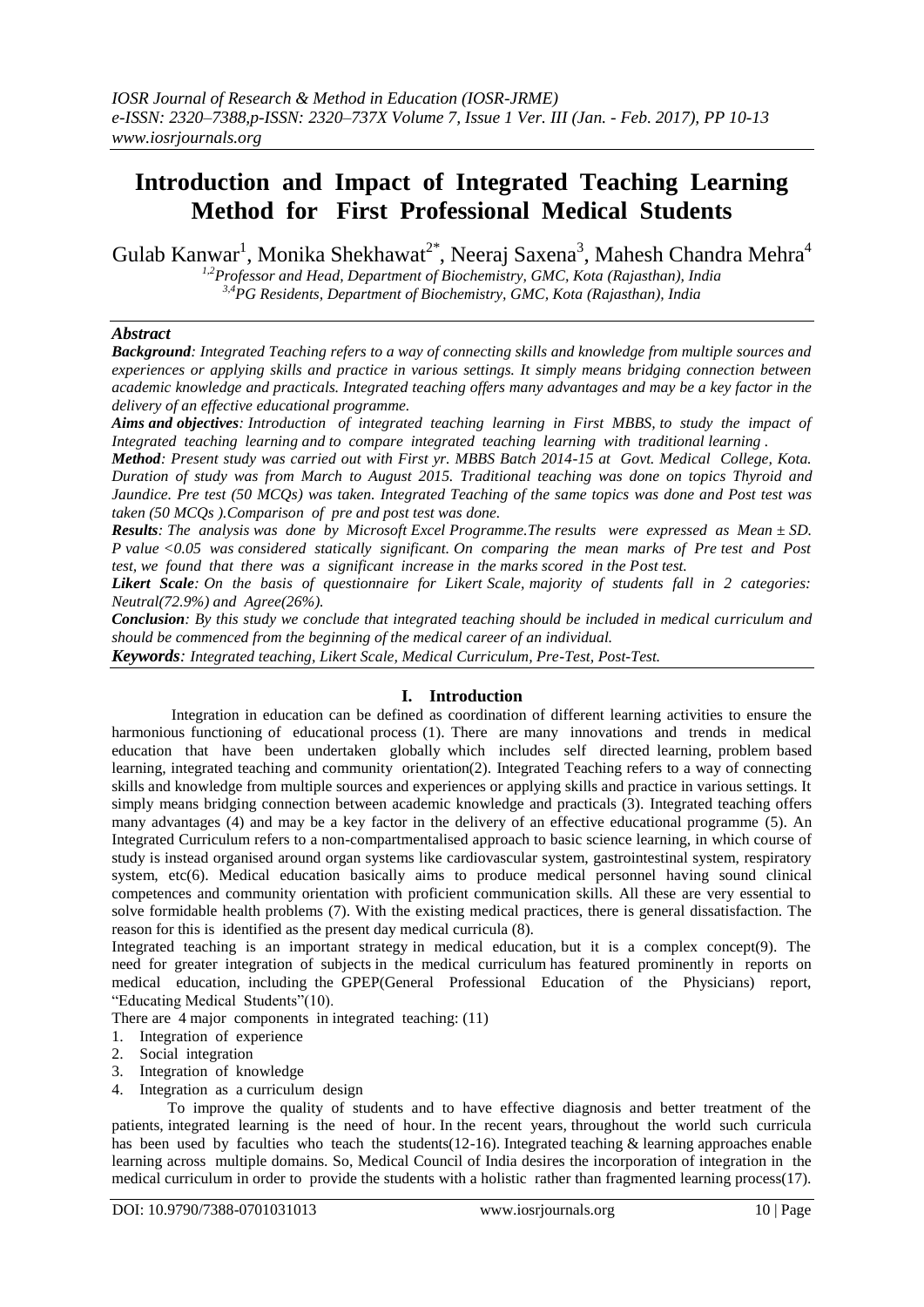Medical Educationist based aims to produce medical personnel having sound clinical competences and community orientation with proficient communication skills (18) and an integrated approach with strong clinical relevance captures student's attention and creates more excitement in learning(19).

### **Aims And Objecives**

- 1. Introducti on of integrated teaching learning in First yr. MBBS students.
- 2. To study the impact and compare Integrated teaching learning method with traditional T-L method.

### **II. Materials And Methods**

After the approval of IRB (Institutional Review Board, Govt. Medical College, Kota) was taken, the present study was carried out during the routine classes of Biochemistry of First yr. MBBS Batch 2014- 15 at Govt. Medical College, Kota(Rajasthan). Duration of study was from March 2015 to August 2015. Following the consent of students, a batch of 148 students was included in the study. Sensitization of faculties of Anatomy and Physiology was done and traditional teaching was done on the topics Jaundice and Thyroid. Each topic was taught in 3 classes each. Pre test (50 MCQs of each topic) was taken. *There was NO negative marking* Integrated teaching was done on the topics Thyroid and Jaundice in 4 different sessions in Biochemistry Department with the help of HOD Anatomy and HOD Physiology, with the help Power point presentations. A post test (50 MCOs of each topic) taken. Comparison of results (Pre test and Post test) was done. *There was NO negative marking* The analysis was done by Microsoft Excel Programme. The results were expressed as Mean  $\pm$  SD. P value <0.05 was considered statistically significant. Likert scale was prepared by 5 questionnaire regarding integrated teaching and traditional teaching.

### **III. Observation And Results**

Pretest on Thyroid and Jaundice was taken in form of 50 MCQ's for each topic. Each test was of 50 marks.As shown in TABLE 1, the mean marks of both the topics were calculated. Among the total of 148 students, 1(0.67%) student scored marks between 0-10, 85(57.4%) scored marks between 11- 20 and 62(41.9%) students scored marks between 21-30. There was no student falling in category of 31-40 and 41-50.Post test on Thyroid and Jaundice was taken in form of 50 MCQ's for each topic. Each test was of 50 marks.*.*The mean marks of both the topics were calculated. Among the total of 148 students, 1(0.67%) scored marks between 11-20, 108(72.9%) students scored marks between 21-30 and 39(26%) students scored marks between 31-40. There was no student falling in category of 0-10 and 41-50.

| Table -1     |                        |                        |  |  |  |
|--------------|------------------------|------------------------|--|--|--|
|              | <b>PRETEST</b>         | POST TEST              |  |  |  |
| <b>MARKS</b> | <b>NO. OF STUDENTS</b> | <b>NO. OF STUDENTS</b> |  |  |  |
| 0 to 10      |                        |                        |  |  |  |
| 11 to 20     | 85                     | D                      |  |  |  |
| 21 to 30     | 62                     | 108                    |  |  |  |
| 31 to 40     |                        | 39                     |  |  |  |
| 41 to 50     |                        |                        |  |  |  |



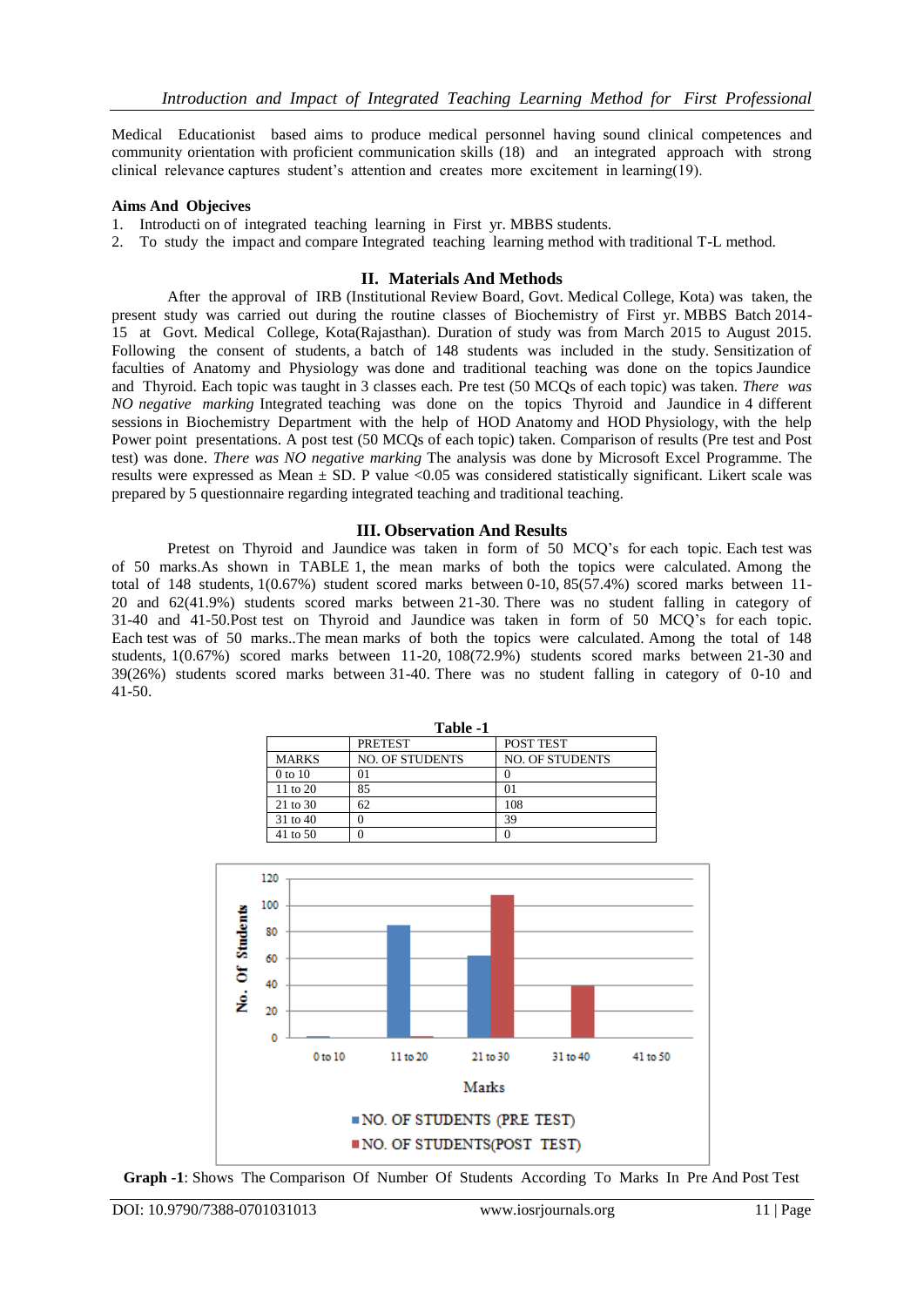### **Statistical Analysis**

The analysis was done by Microsoft Excel Programme.The continuous parameters were expressed as MEAN  $\pm$  SD. Student's unpaired t- test was applied to the data. p value <0.05 was considered statically significant.On comparing the mean marks of Pre test and Post test, we found that there was a significant increase in the marks scored in the Post test. The results are shown in Table 2.

| <b>Table 2:</b> Showing Mean $\pm$ SD of Pre test and Post test. *p value <0.05 is significant. |  |  |  |  |  |  |  |  |  |  |
|-------------------------------------------------------------------------------------------------|--|--|--|--|--|--|--|--|--|--|
|-------------------------------------------------------------------------------------------------|--|--|--|--|--|--|--|--|--|--|

| Parameter | Pre Test         | Post Test       | P Value   |
|-----------|------------------|-----------------|-----------|
|           | $(N=148)$        | $(N=148)$       |           |
|           | (Mean $\pm SD$ ) | $(Mean \pm SD)$ |           |
| Marks     | $19.87 \pm 3.75$ | $28.81 + 4.21$  | $< 0.05*$ |

## **Likert Scale**

**Questionnaire**

- 1. Did you find Integrated Teaching beneficial over Traditional ?
- 2. Was Integrated Teaching time consuming ?
- 3. Did topics covered had actual Integration ?
- 4. Should Integrated Teaching be included in Medical curriculum?<br>5. For Clinical Knowledge, should Horizontal Teaching be include
- 5. For Clinical Knowledge, should Horizontal Teaching be included with Vertical Teaching ?
- On the basis of questionnaire for Likert Scale, majority of students fall in 2 categories:
- Neutral(72.9%)
- $Agree(26%)$

**Table-3:** Showing the number of students falling in different categories on basis of questionnaire of likert scale.

| S.no     | <b>Strongly Agree</b> | Agree         | Neutral | DisAgree | <b>Strongly DisAgree</b> |
|----------|-----------------------|---------------|---------|----------|--------------------------|
|          | 00                    | 45            | 101     | 02       | 00                       |
| <u>.</u> | 00                    | 38            | 10ء     | 00       | 00                       |
| J.       | 00                    | 50            | 07      |          | 00                       |
| ٠.       | 00                    | $\mathcal{L}$ | .16     | 00       | 00                       |
| J.       | 00                    | $\sim$        | 16ء     | 00       | 00                       |



**PIE DIAGRAM**: Showing the percentage of students falling in different categories on basis of questionnaire of likert scale.

### **IV. Discussion And Conclusion**

The basic aim of medical education worldwide is to educate the students regarding health which is physical, mental, social and spiritual well being. Providing a vast information to the medical students in a planned, organized and integrated manner is the duty of the medical teachers, so that they get a better understanding of integration in the human body that no system functions in isolation but operates in an organized and interdependent manner to achieve optimum level of functioning. There are many advances in scientific knowledge with each year passing by.The innovative changes in medical education and growing minds of MBBS students. This necessitates constant school curriculum. These include self-directed learning, problem-based learning, IT and community orientation [20].

Thus, we the medical teachers share a great responsibility of implementing this project throughout India to provide the country "The Best Doctors" for the society. There is tremendous responsibility on the institutions providing medical education for bringing about required innovations in the existing system. This is to meet the defined needs of the societies [21]. The Medical council of India has stressed upon need-based curriculum, that should stimulate student's interest and inculcate drive to learn more. In our study, the results of the post-test showed that Integrated Teaching was found to be better than traditional teaching, which goes in favour with results of study done by Madhuri et al(2000), which also showed